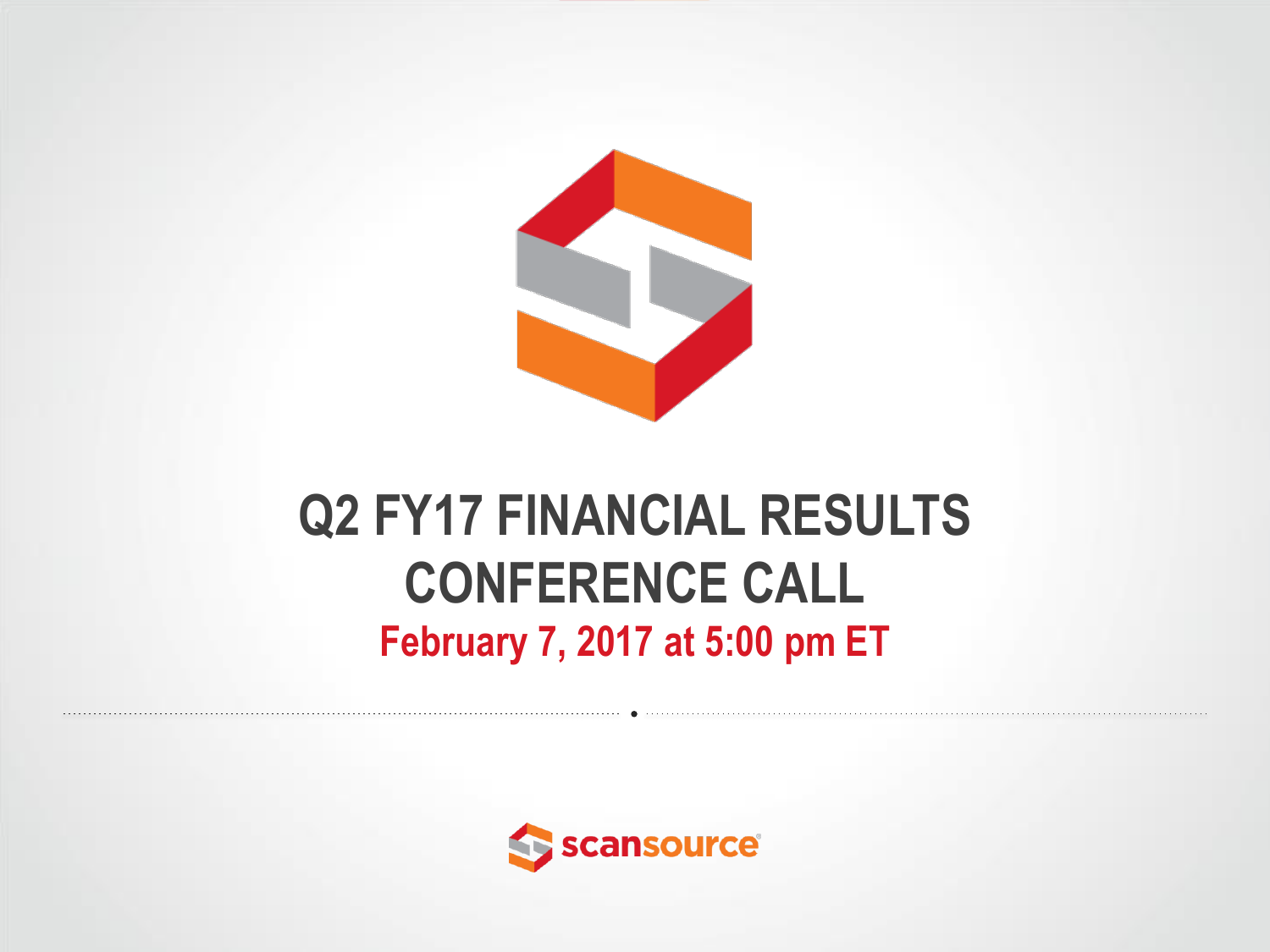## **SAFE HARBOR AND NON-GAAP**

#### **Safe Harbor Statement**

This presentation contains certain comments that are "forward-looking" statements, including sales, GAAP diluted EPS, and non-GAAP diluted EPS, that involve plans, strategies, economic performance and trends, projections, expectations, costs or beliefs about future events and other statements that are not descriptions of historical facts. Forward-looking information is inherently subject to risks and uncertainties.

Any number of factors could cause actual results to differ materially from anticipated results, including declines in sales and margins, currency fluctuations, difficulties in integrating acquisitions and general economic factors. For more information concerning factors that could cause actual results to differ from anticipated results, see the "Risk Factors" included in the Company's quarterly report on Form 10-Q for the quarter ended December 31, 2016 and annual report on Form 10-K for the fiscal year ended June 30, 2016, filed with the Securities and Exchange Commission ("SEC").

Although ScanSource believes the expectations in its forward-looking statements are reasonable, it cannot guarantee future results, levels of activity, performance or achievement. ScanSource disclaims any obligation to update or revise any forward-looking statements, whether as a result of new information, future events, or otherwise, except as may be required by law.

#### **Non-GAAP Financial Informatio**n

In addition to disclosing results that are determined in accordance with United States Generally Accepted Accounting Principles ("GAAP"), the Company also discloses certain non-GAAP measures, including non-GAAP operating income, non-GAAP operating margin, non-GAAP net income, non-GAAP diluted earnings per share, return on invested capital ("ROIC") and the percentage change in net sales excluding the impact of foreign currency exchange rates. A reconciliation of the Company's non-GAAP financial information to GAAP financial information is provided in the Appendix and in the Company's Form 8-K, filed with the SEC, with the quarterly earnings press release for the period indicated.

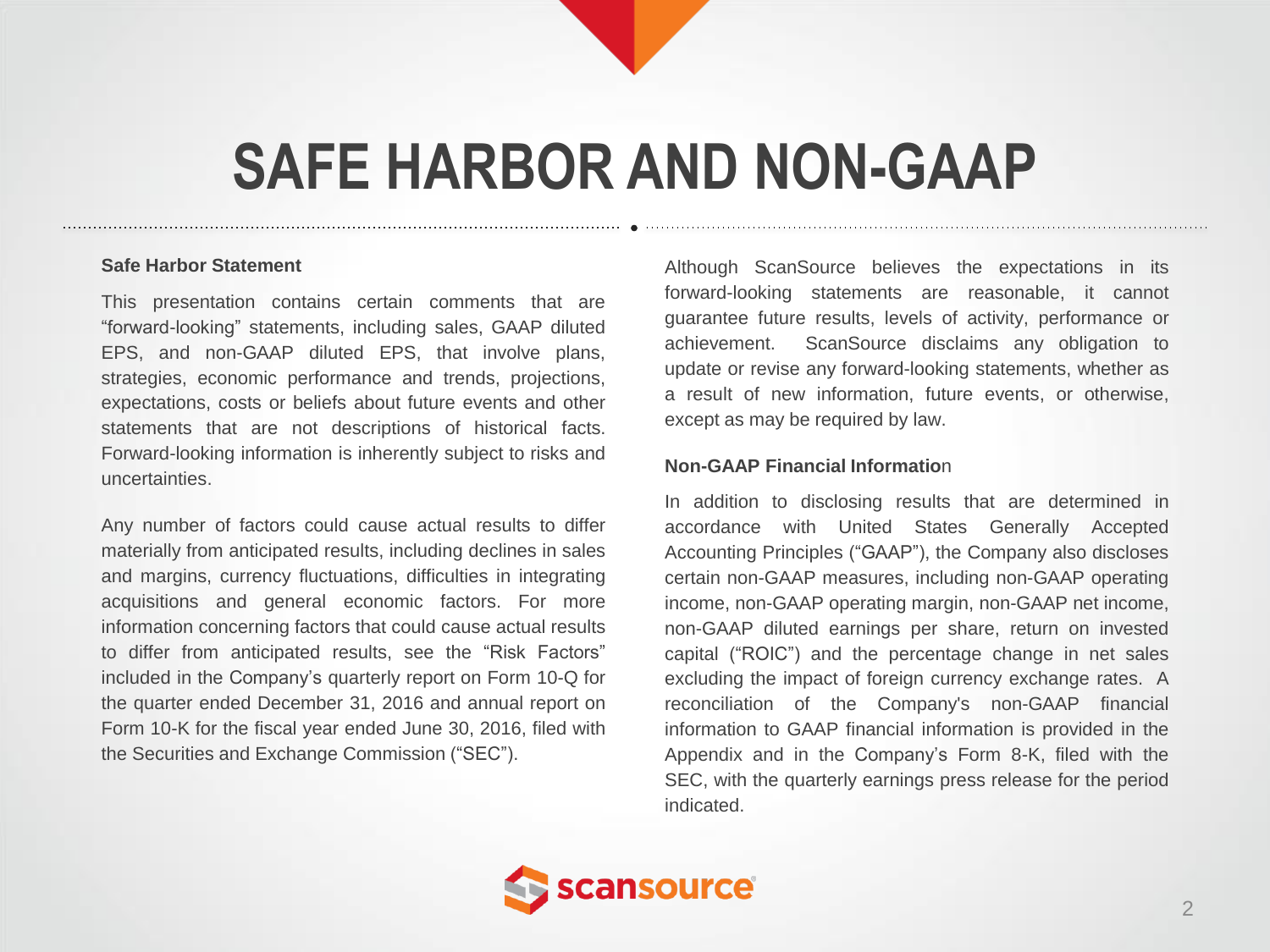## **HIGHLIGHTS**

| Vs. Forecast:<br><b>EPS Up and</b><br><b>Net Sales</b><br><b>Down</b>      | • GAAP diluted EPS of \$0.91 and non-GAAP diluted EPS* of \$0.75 exceed<br>forecast range<br>Higher gross margins in both segments contribute to EPS upside<br>• Net sales of \$905 million below forecast; miss primarily in Worldwide<br>Barcode, Networking and Security segment                                      |
|----------------------------------------------------------------------------|--------------------------------------------------------------------------------------------------------------------------------------------------------------------------------------------------------------------------------------------------------------------------------------------------------------------------|
| <b>Improved</b><br><b>Sequential</b><br><b>Financial</b><br><b>Results</b> | First full quarter of operations following our acquisition of Intelisys with<br>excellent results from recurring revenue model; drove sequential increases<br>in gross and operating margins<br>In addition to Intelisys benefit, gross margin of 10.9% reflects an increased<br>$\bullet$<br>mix of higher margin sales |
| <b>Favorable</b><br><b>Cash Flows</b><br>and ROIC                          | • Q2 FY17 operating cash flow of \$29 million, reflecting some working capital<br>efficiency; trailing 12-months operating cash flow of \$128 million<br>Adjusted return on invested capital of 13.8%*                                                                                                                   |
|                                                                            | Outlook midpoint for Q3 FY17 reflects Y/Y organic sales growth                                                                                                                                                                                                                                                           |

*\* See Appendix for calculation of non-GAAP measures and reconciliations to GAAP measures.*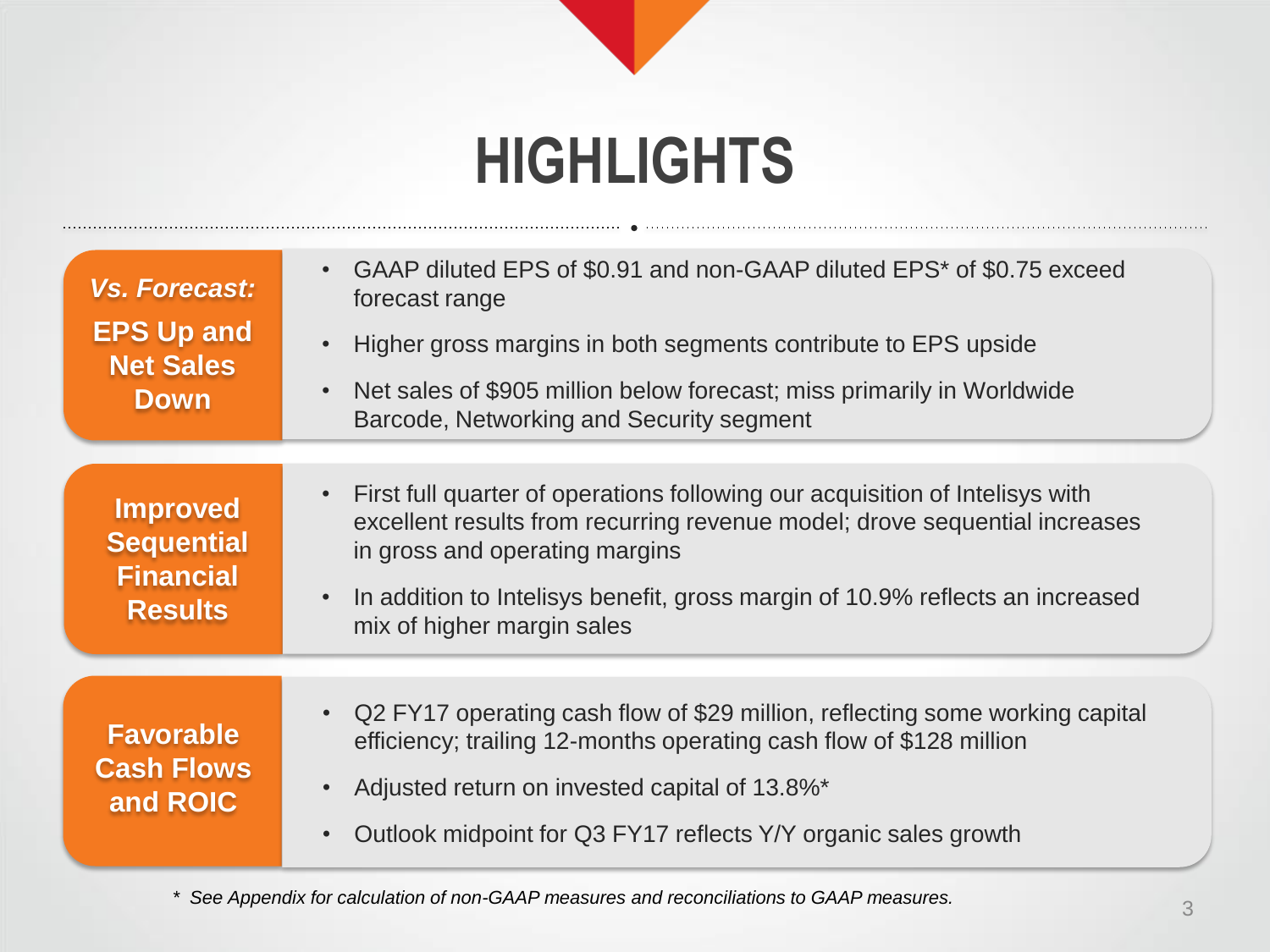## **HIGHLIGHTS – Q2 FY17**

| \$ in millions, except EPS              | <b>Q2 FY17</b> | <b>Q1 FY17</b> | <b>Q2 FY16</b> | Y/Y<br>Change | O/O<br>Change |
|-----------------------------------------|----------------|----------------|----------------|---------------|---------------|
| Net sales                               | \$904.8        | \$932.6        | \$993.5        | $-9%$         | $-3%$         |
| Gross profit                            | 98.5           | 91.5           | 100.6          | $-2%$         | $+8%$         |
| Gross profit margin % (of net<br>sales) | 10.9%          | 9.8%           | 10.1%          | $+76 bps$     | $+107$ bps    |
| Operating income                        | 23.3           | 22.9           | 31.9           | $-27%$        | $+2%$         |
| Non-GAAP operating income               | 29.6           | 26.7           | 36.3           | -18%          | $+11%$        |
| <b>GAAP</b> net income                  | 23.0           | 14.8           | 20.7           | $+12%$        | $+55%$        |
| Non-GAAP net income                     | 19.1           | 17.5           | 23.7           | $-20%$        | $+9%$         |
| <b>GAAP diluted EPS</b>                 | \$0.91         | \$0.58         | \$0.77         | $+18%$        | $+57%$        |
| Non-GAAP diluted EPS                    | \$0.75         | \$0.68         | \$0.88         | $-15%$        | $+10%$        |

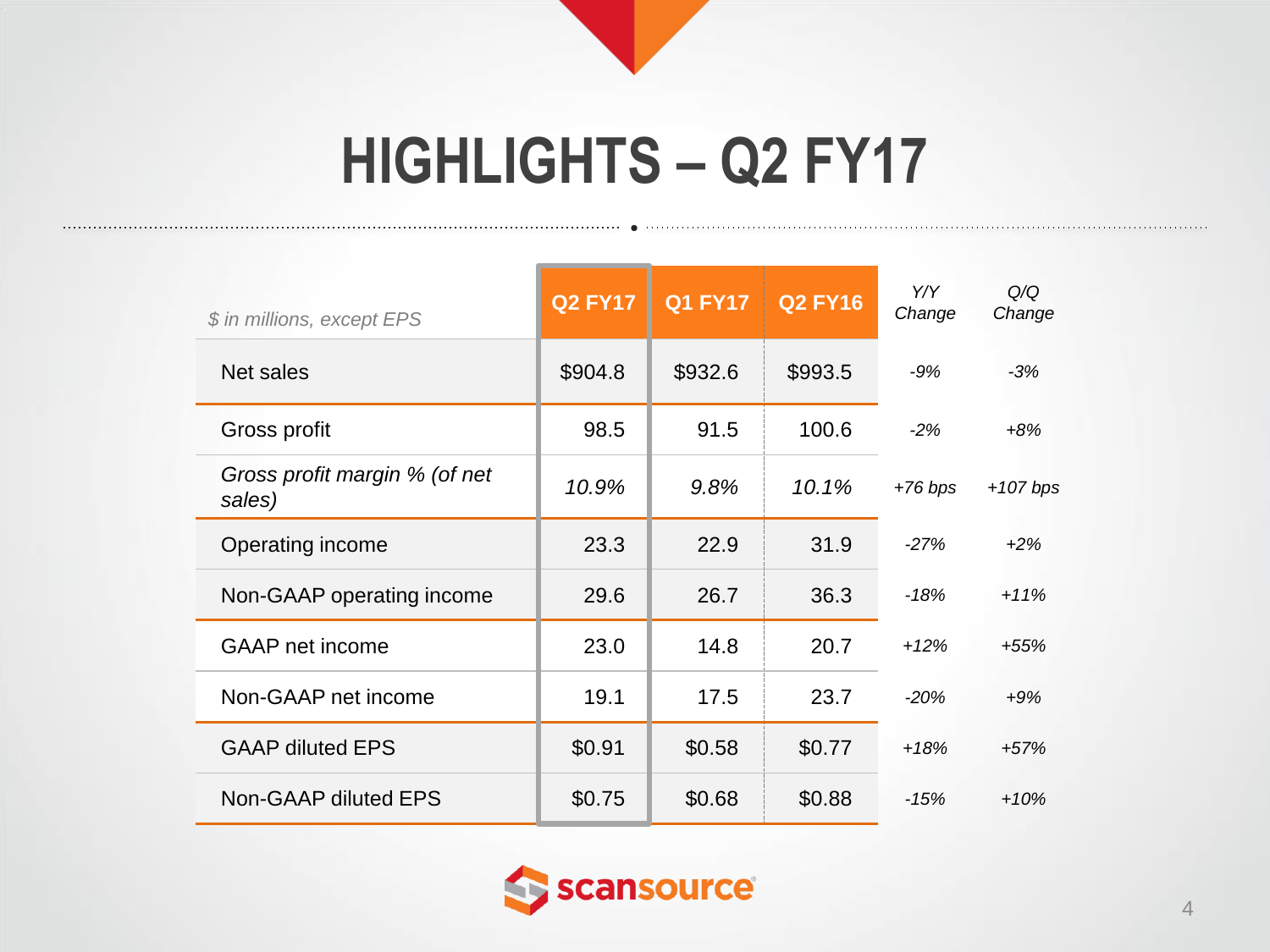# **WW BARCODE, NETWORKING & SECURITY**



| \$ in millions              | <b>Q2 FY17</b> | <b>Q1 FY17</b> | <b>Q2 FY16</b> |
|-----------------------------|----------------|----------------|----------------|
| Net sales                   | \$595.4        | \$633.4        | \$689.5        |
| Gross profit                | \$49.2         | \$50.1         | \$57.7         |
| Gross margin                | 8.3%           | 7.9%           | 8.4%           |
| Operating income            | \$12.0         | \$13.5         | \$19.0         |
| Operating income %          | 2.0%           | 2.1%           | 2.8%           |
| Non-GAAP operating income   | \$13.1         | \$14.5         | \$20.0         |
| Non-GAAP operating income % | 2.2%           | 2.3%           | 2.9%           |

*Organic growth, a non-GAAP measure, reflects reported sales growth less impacts from foreign currency translation and acquisitions. Non-GAAP operating income excludes amortization of intangibles and change in fair value of contingent consideration.*

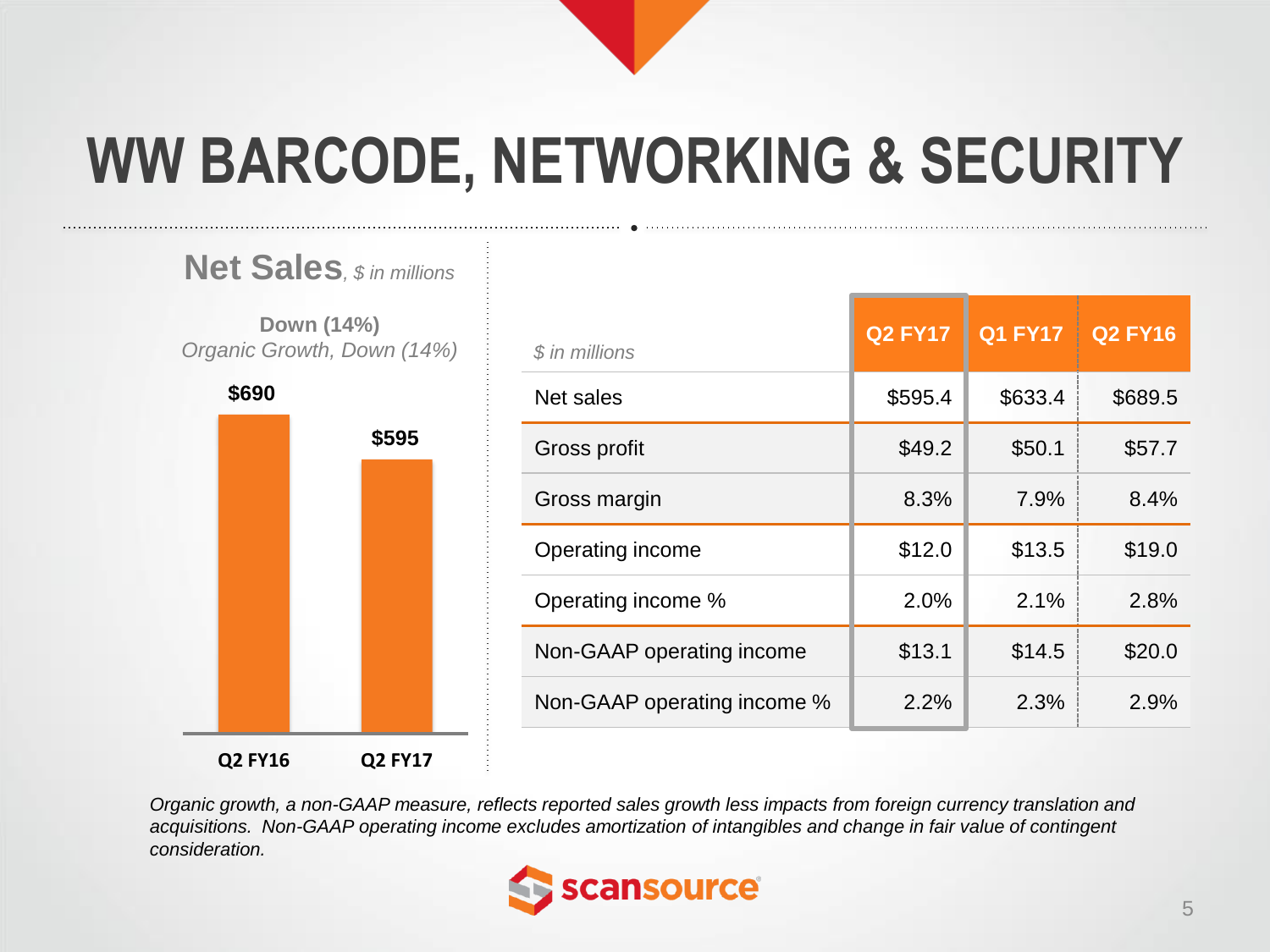# **WW COMMUNICATIONS & SERVICES**



| \$ in millions              | <b>Q2 FY17</b> | <b>Q1 FY17</b> | <b>Q2 FY16</b> |
|-----------------------------|----------------|----------------|----------------|
| Net sales                   | \$309.4        | \$299.2        | \$304.0        |
| Gross profit                | \$49.3         | \$41.4         | \$42.9         |
| Gross margin                | 15.9%          | 13.9%          | 14.1%          |
| Operating income            | \$11.6         | \$9.9          | \$12.9         |
| Operating income %          | 3.8%           | 3.3%           | 4.2%           |
| Non-GAAP operating income   | \$16.5         | \$12.2         | \$16.2         |
| Non-GAAP operating income % | 5.3%           | 4.1%           | 5.3%           |

*Organic growth, a non-GAAP measure, reflects reported sales growth less impacts from foreign currency translation and acquisitions. Non-GAAP operating income excludes amortization of intangibles and change in fair value of contingent consideration.* 

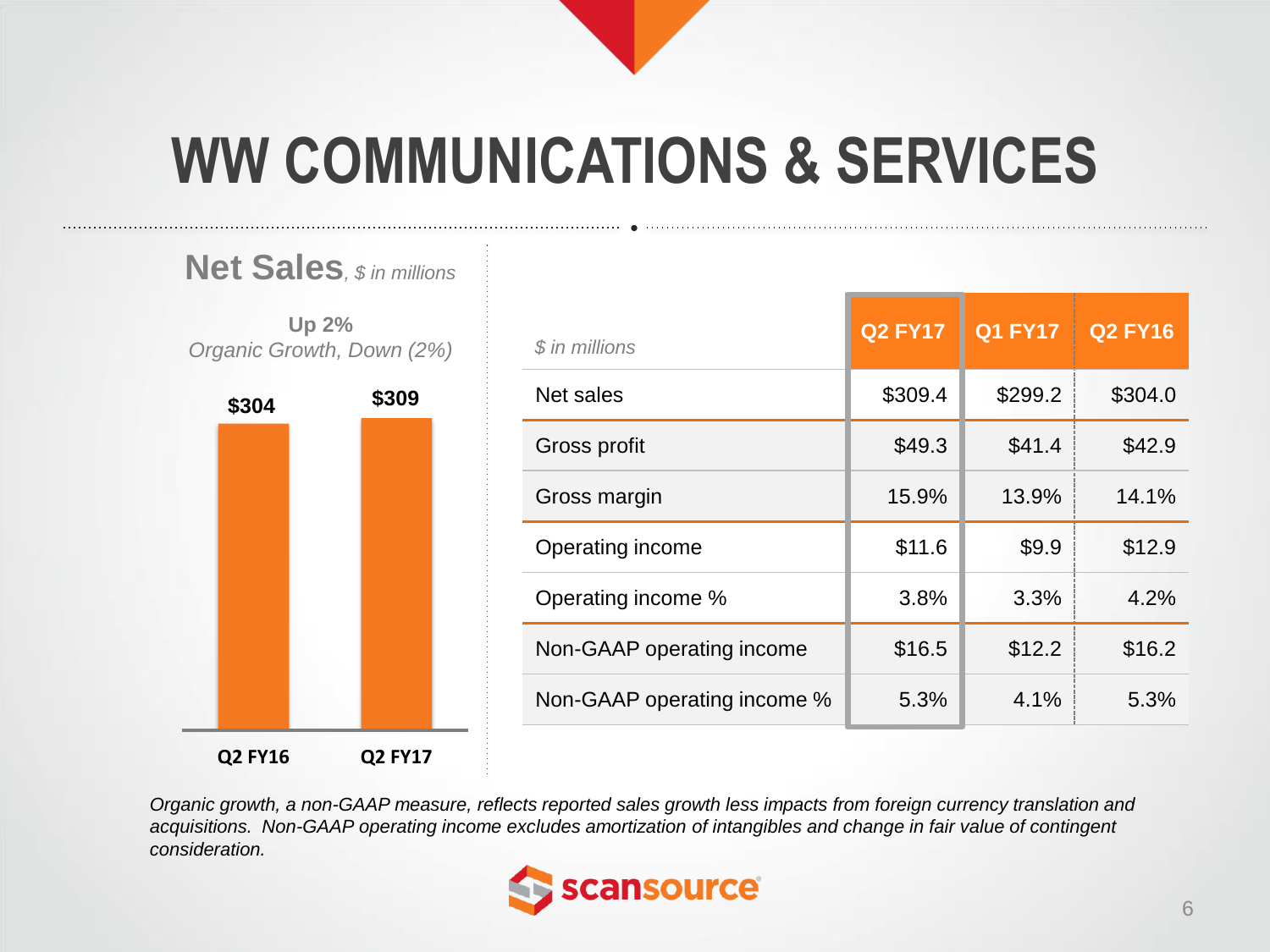# **WORKING CAPITAL MEASURES**

| \$ in millions                         | <b>Q2 FY17</b> | <b>Q1 FY17</b> | <b>Q2 FY16</b> |
|----------------------------------------|----------------|----------------|----------------|
| Accounts receivable (Q/E)              | \$620.6        | \$637.8        | \$588.4        |
| Days sales outstanding in receivables* | $60*$          | $59*$          | 53             |
| Inventory (Q/E)                        | \$512.9        | \$567.3        | \$604.1        |
| Inventory turns                        | 6.0            | 6.0            | 6.0            |
| Accounts payable (Q/E)                 | \$476.3        | \$533.0        | \$512.0        |
| Paid for inventory days*               | $6.5*$         | $6.0*$         | 9.3            |
| Working capital (Q/E) (AR+INV-AP)      | \$657.1        | \$672.1        | \$680.5        |

*\* Excludes the impact of the Intelisys acquisition, which was completed 8/29/16*

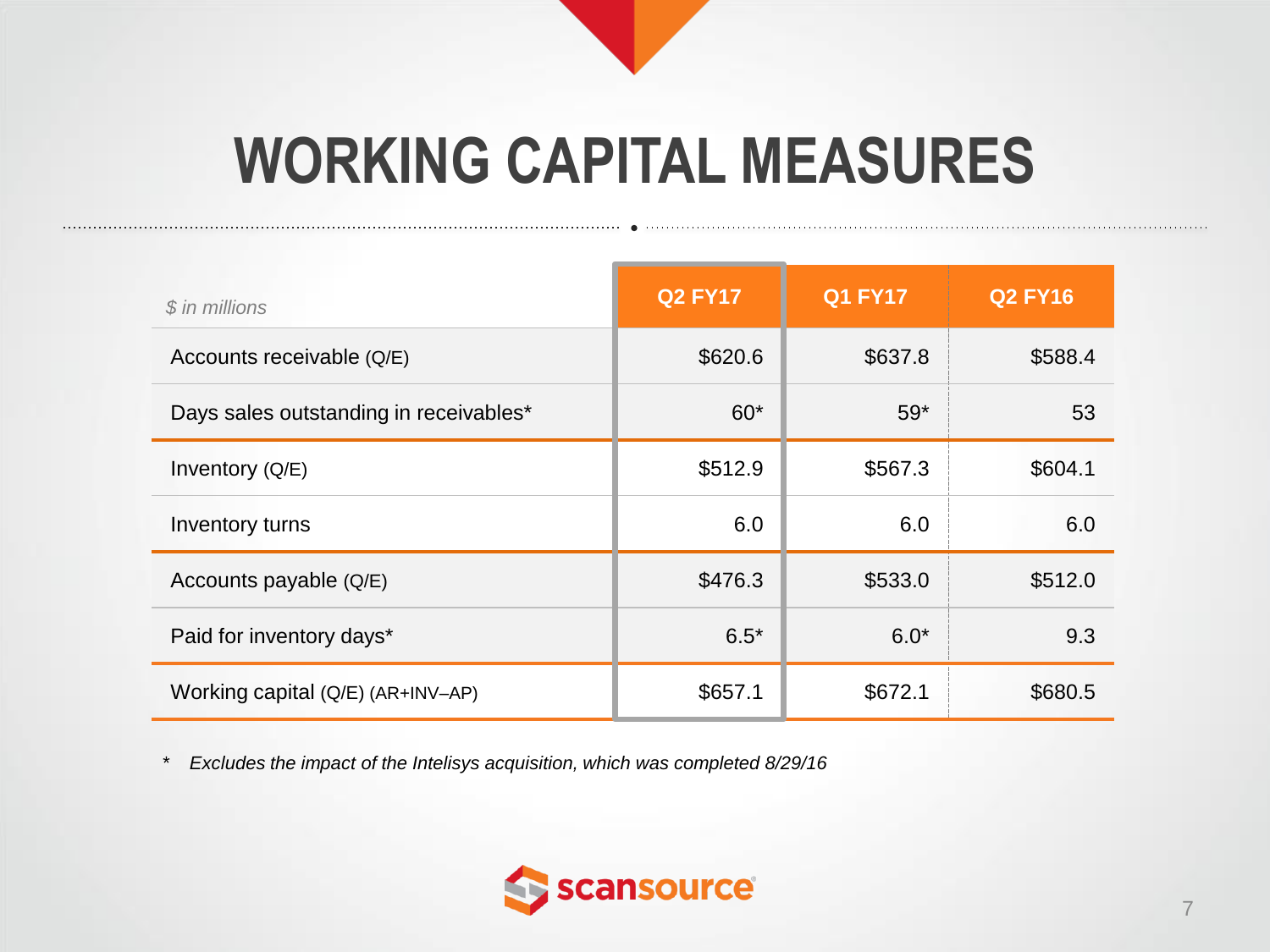## **CASH FLOW AND BALANCE SHEET HIGHLIGHTS**

| $$$ in millions                                      | <b>Q2 FY17</b> | <b>Q1 FY17</b> | <b>Q2 FY16</b> |
|------------------------------------------------------|----------------|----------------|----------------|
| Adjusted EBITDA (QTR)                                | \$32.6         | \$29.2         | \$38.6         |
| Adjusted return on invested capital (QTR)*           | 13.8%          | 13.1%          | 17.5%          |
| Operating cash flow, trailing 12-months              | \$128.4        | \$116.2        | \$44.7         |
| Cash and cash equivalents (Q/E)                      | \$45.1         | \$45.1         | \$39.4         |
| Debt $(Q/E)$                                         | \$141.7        | \$166.1        | \$115.1        |
| Net debt to adjusted EBITDA, trailing 12-months      | 0.88x          | 1.04x          | 0.61x          |
| Shares repurchased $-$ # of shares (QTR)             | 100,530        | 477,113        | 801,040        |
| Shares repurchased - dollars (QTR)                   | \$3.5          | \$16.9         | \$29.6         |
| Cum. repurchases under plan $-$ # shares (as of Q/E) | 577,643        | 477,113        | 2,429,968      |
| Cum. repurchases under plan - dollars (as of Q/E)    | \$20.3         | \$16.9         | \$90.4         |
| Remaining authorization under plan (as of Q/E)       | \$99.7         | \$103.1        | \$29.6         |

*\* Excludes non-GAAP adjustments and change in fair value of contingent consideration.*

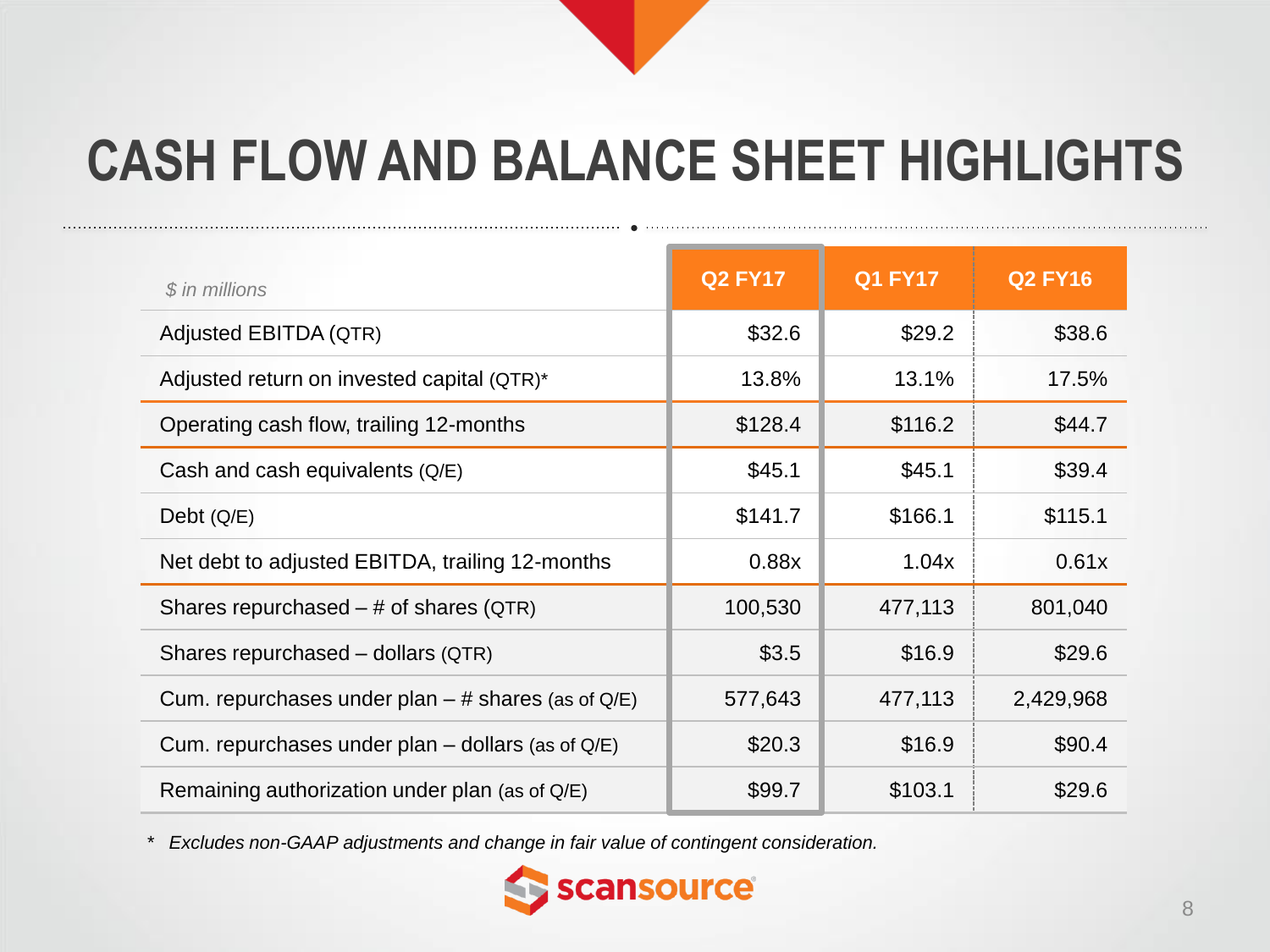# **Q3 FY17 OUTLOOK\***

**For the quarter ending March 31, 2017, excluding amortization of intangible assets, change in fair value of contingent consideration, and acquisition costs:**

| <b>Net Sales</b>   | Range from \$800 million to \$860 million<br>$\blacksquare$ |
|--------------------|-------------------------------------------------------------|
| <b>GAAP</b>        | Range from \$0.42 to \$0.49 per share                       |
| <b>Diluted EPS</b> | ٠                                                           |
| Non-GAAP           | Range from \$0.62 to \$0.69 per share                       |
| <b>Diluted EPS</b> | $\blacksquare$                                              |

*\* Outlook as of February 7, 2017. Non-GAAP diluted EPS excludes amortization of intangible assets, change in fair value of contingent consideration, and acquisition costs. Reflects the following FX rates: \$1.07 to EUR 1.00 for the Euro, \$0.3125 to R\$1.00 for the Brazilian real (R\$3.20 to \$1), and \$1.25 to GBP 1.00 for the British pound.*

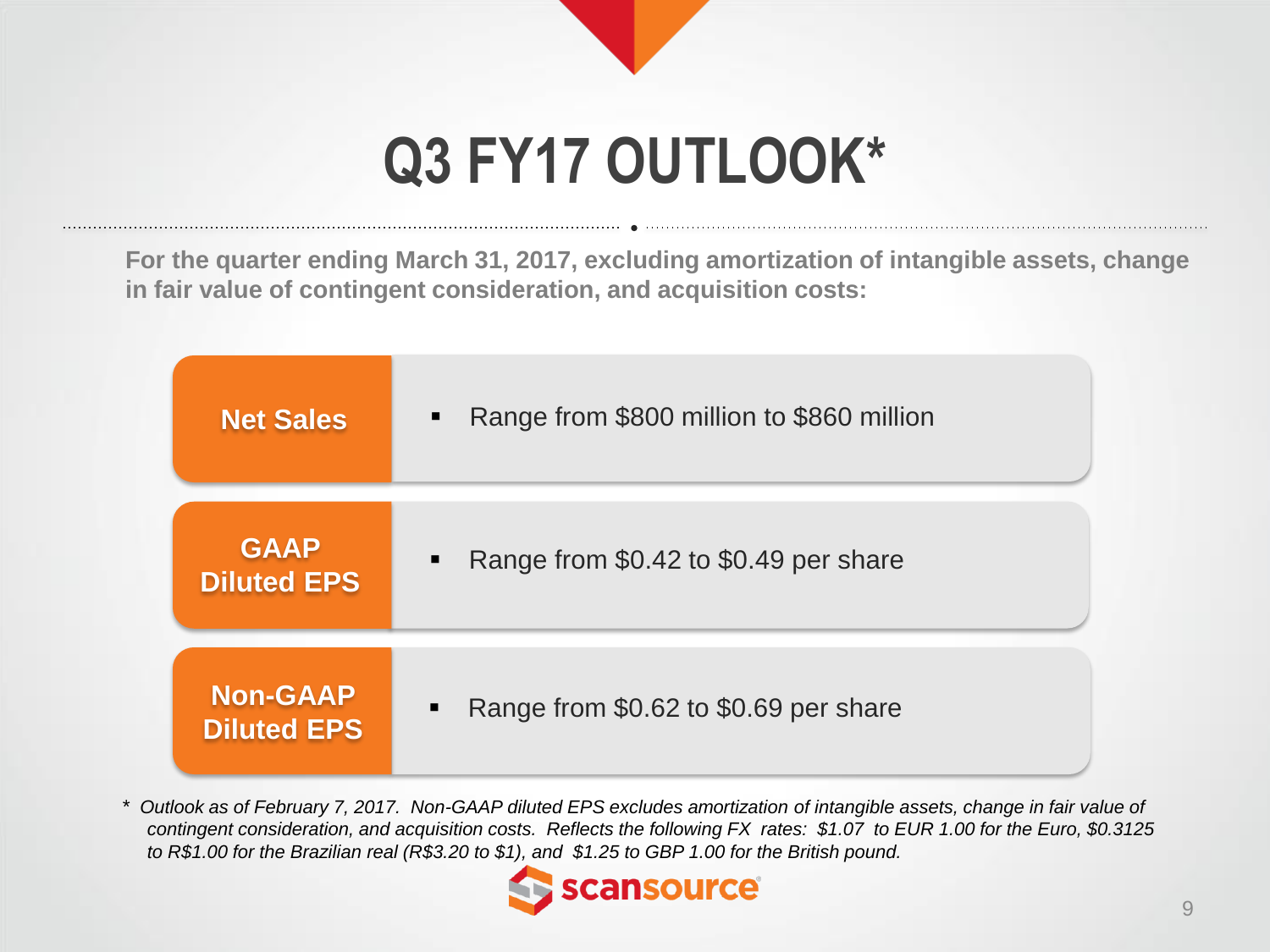#### **Operating Income, Pre-Tax Income, Net Income & EPS – QTR**

| (\$ in thousands)                                | Quarter Ended December 31, 2016 |                            |   |                          |   |                      |    |                              |
|--------------------------------------------------|---------------------------------|----------------------------|---|--------------------------|---|----------------------|----|------------------------------|
|                                                  |                                 | Operating<br><b>Income</b> |   | <b>Pre-tax</b><br>income |   | <b>Net</b><br>income |    | <b>Diluted</b><br><b>EPS</b> |
| GAAP measure                                     | \$                              | 23.275                     | S | 35.781                   | S | 23.036               | \$ | 0.91                         |
| Adjustments:                                     |                                 |                            |   |                          |   |                      |    |                              |
| Amortization of intangible assets                |                                 | 4.165                      |   | 4.165                    |   | 2.740                |    | 0.11                         |
| Change in fair value of contingent consideration |                                 | 1.791                      |   | 1.791                    |   | 1.000                |    | 0.04                         |
| Acquisition costs (a)                            |                                 | 335                        |   | 335                      |   | 335                  |    | 0.01                         |
| Legal settlement, net of attorney fees           |                                 | ٠                          |   | (12.777)                 |   | (8.047)              |    | (0.32)                       |
| Non-GAAP measure                                 | ≏                               | 29,566                     |   | 29,295                   |   | 19,064               |    | 0.75                         |

|                                                  | Quarter Ended September 30, 2016 |                            |    |                   |     |                      |    |                              |  |
|--------------------------------------------------|----------------------------------|----------------------------|----|-------------------|-----|----------------------|----|------------------------------|--|
|                                                  |                                  | Operating<br><b>Income</b> |    | Pre-tax<br>income |     | <b>Net</b><br>income |    | <b>Diluted</b><br><b>EPS</b> |  |
| GAAP measure                                     | \$                               | 22,875                     | \$ | 22.724            | \$. | 14.816               | -S | 0.58                         |  |
| Adjustments:                                     |                                  |                            |    |                   |     |                      |    |                              |  |
| Amortization of intangible assets                |                                  | 3.154                      |    | 3.154             |     | 2.108                |    | 0.08                         |  |
| Change in fair value of contingent consideration |                                  | 169                        |    | 169               |     | 46                   |    | 0.00                         |  |
| Acquisition costs (a)                            |                                  | 498                        |    | 498               |     | 498                  |    | 0.02                         |  |
| Non-GAAP measure                                 |                                  | 26.696                     |    | 26.545            |     | 17.468               |    | 0.68                         |  |

|                                                  | <b>Quarter Ended December 31, 2015</b> |        |                   |        |               |        |                              |      |  |  |
|--------------------------------------------------|----------------------------------------|--------|-------------------|--------|---------------|--------|------------------------------|------|--|--|
|                                                  | Operating<br><b>Income</b>             |        | Pre-tax<br>income |        | Net<br>income |        | <b>Diluted</b><br><b>EPS</b> |      |  |  |
| <b>GAAP</b> measure                              | \$                                     | 31.852 | \$.               | 31.632 | \$.           | 20.656 | \$.                          | 0.77 |  |  |
| Adjustments:                                     |                                        |        |                   |        |               |        |                              |      |  |  |
| Amortization of intangible assets                |                                        | 2.545  |                   | 2.545  |               | 1.732  |                              | 0.06 |  |  |
| Change in fair value of contingent consideration |                                        | 1.816  |                   | 1.816  |               | 1.244  |                              | 0.05 |  |  |
| Acquisition costs (a)                            |                                        | 60     |                   | 60     |               | 60     |                              | 0.00 |  |  |
| Non-GAAP measure                                 |                                        | 36,273 |                   | 36,053 |               | 23,692 |                              | 0.88 |  |  |

*(a) Acquisition costs are nondeductible for tax purposes.*

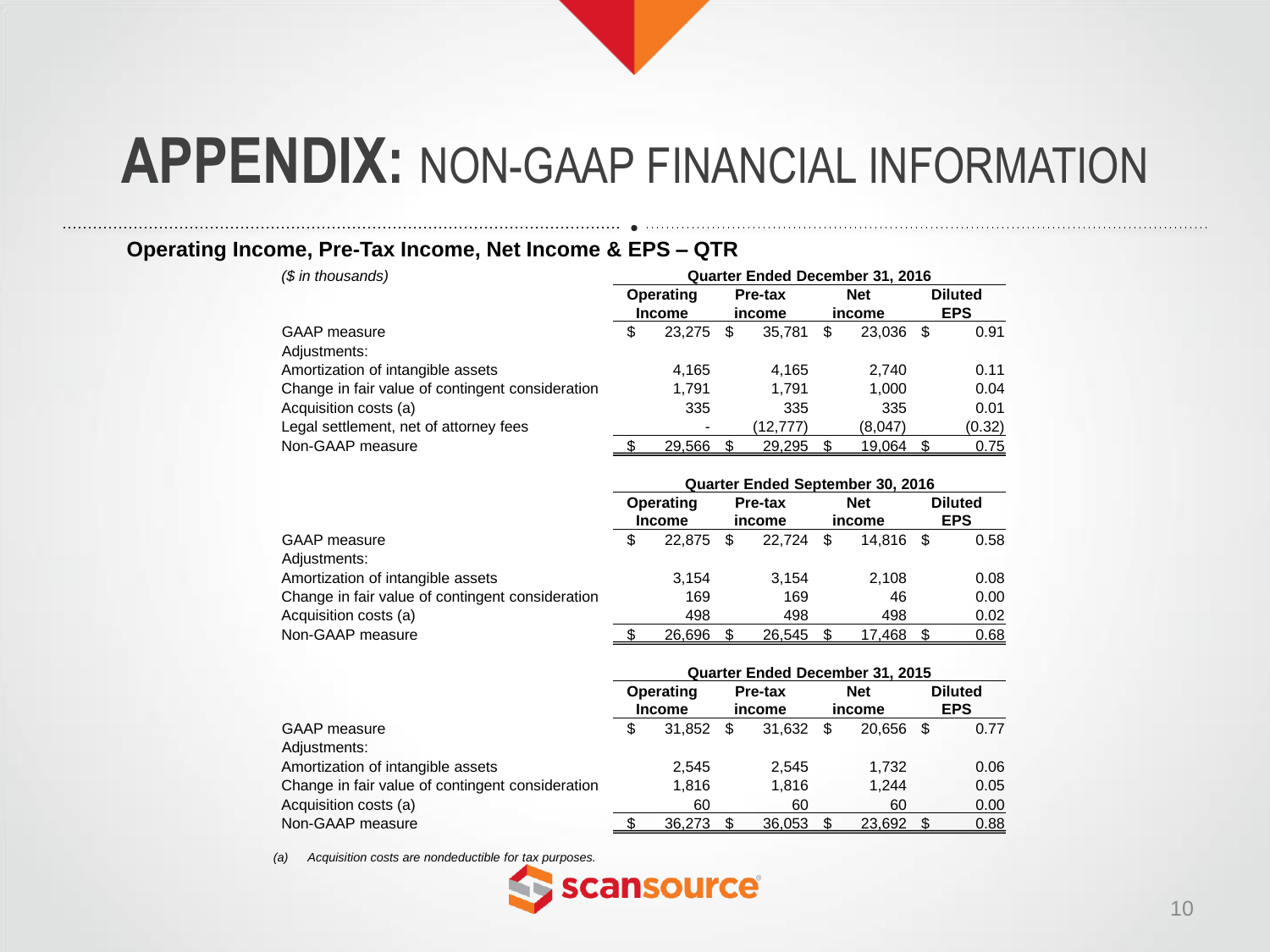$\bullet$  . The contribution of the contribution of the contribution of  $\bullet$  . The contribution of the contribution of the contribution of the contribution of the contribution of the contribution of the contribution of the con

#### **Net Sales, Constant Currency and Excluding Acquisitions – QTR**

| (\$ in thousands)                                                       |            | <b>WW Barcode,</b><br><b>NW &amp; Security</b> | <b>WW Comms.</b><br>& Services | <b>Consolidated</b> |          |  |
|-------------------------------------------------------------------------|------------|------------------------------------------------|--------------------------------|---------------------|----------|--|
| For the quarter ended December 31, 2016:                                |            |                                                |                                |                     |          |  |
| Q2 FY17 net sales, as reported                                          | \$         | 595,359                                        | \$<br>309,433                  | \$.                 | 904,792  |  |
| Foreign exchange impact (a)                                             |            | (3,257)                                        | (2, 557)                       |                     | (5, 814) |  |
| Q2 FY17 net sales, constant currency                                    |            | 592,102                                        | 306,876                        |                     | 898,978  |  |
| Less: Acquisitions                                                      |            |                                                | (8, 487)                       |                     | (8, 487) |  |
| Q2 FY17 net sales, constant currency excluding acquisitions             | $\sqrt{3}$ | 592,102                                        | \$<br>298,389                  | \$.                 | 890,491  |  |
|                                                                         |            |                                                |                                |                     |          |  |
| Q2 FY16 net sales, as reported                                          | \$         | 689,530                                        | \$<br>303,992                  | \$.                 | 993,522  |  |
| Less: Acquisitions                                                      |            |                                                |                                |                     |          |  |
| Q2 FY16 net sales, excluding acquisitions                               | -\$        | 689,530                                        | \$<br>303,992                  | \$                  | 993,522  |  |
| Y/Y % Change:                                                           |            |                                                |                                |                     |          |  |
| As reported                                                             |            | $-13.7%$                                       | 1.8%                           |                     | $-8.9\%$ |  |
| Constant currency<br>Constant currency, excluding acquisitions (organic |            | $-14.1%$                                       | 0.9%                           |                     | $-9.5%$  |  |
| growth)                                                                 |            | $-14.1%$                                       | $-1.8%$                        |                     | $-10.4%$ |  |

*(a) Year-over-year sales growth excluding the translation impact of changes in foreign currency rates. Calculated by translating net sales for the quarter ended December 31, 2016 into U.S. dollars using the weighted average foreign exchange rates for the quarter ended December 31, 2015.*

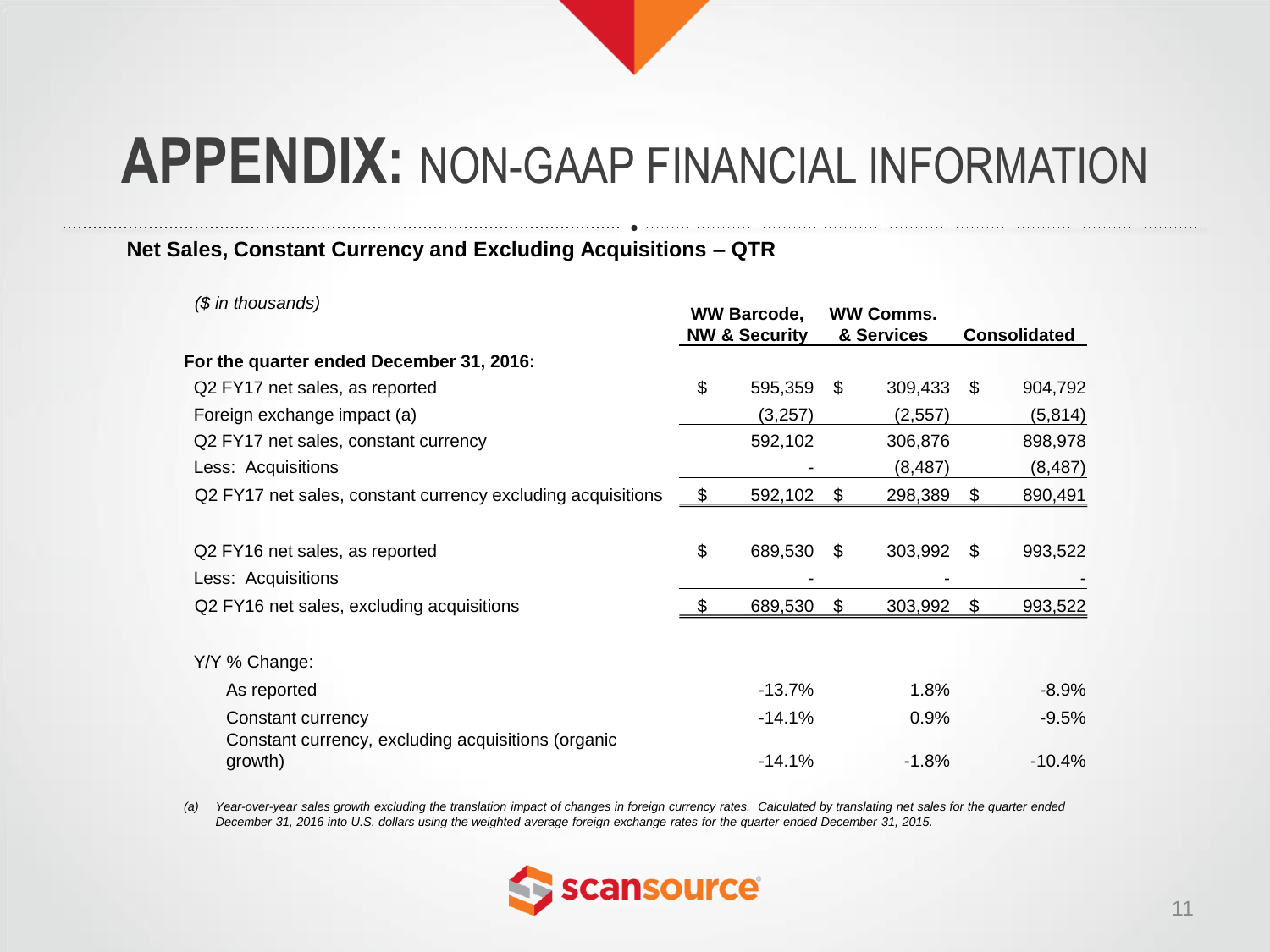### **Highlights by Segment – Y/Y for Quarter**

|                                                  | Quarter Ended December 31, 2016 |                                                |   |                                |    |           |    |                     |  |
|--------------------------------------------------|---------------------------------|------------------------------------------------|---|--------------------------------|----|-----------|----|---------------------|--|
| (\$ in thousands)                                |                                 | <b>WW Barcode,</b><br><b>NW &amp; Security</b> |   | <b>WW Comms.</b><br>& Services |    | Corporate |    | <b>Consolidated</b> |  |
| Net sales                                        | \$                              | 595,359                                        | S | 309.433                        | \$ |           | \$ | 904,792             |  |
| GAAP operating income                            | \$                              | 11,985                                         | S | 11,625                         | S  | (335)     | \$ | 23,275              |  |
| Adjustments:                                     |                                 |                                                |   |                                |    |           |    |                     |  |
| Amortization of intangible assets                |                                 | 1.079                                          |   | 3.086                          |    |           |    | 4,165               |  |
| Change in fair value of contingent consideration |                                 |                                                |   | 1,791                          |    |           |    | 1,791               |  |
| Acquisition costs                                |                                 |                                                |   |                                |    | 335       |    | 335                 |  |
| Non-GAAP operating income                        |                                 | 13.064                                         |   | 16,502                         |    |           |    | 29,566              |  |
| GAAP operating income % (of net sales)           |                                 | 2.0%                                           |   | 3.8%                           |    | n/m       |    | 2.6%                |  |
| Non-GAAP operating income % (of net sales)       |                                 | 2.2%                                           |   | 5.3%                           |    | n/m       |    | 3.3%                |  |

|                                                  |      | Quarter Ended December 31, 2015                |   |                                |    |                |    |                     |  |  |  |  |
|--------------------------------------------------|------|------------------------------------------------|---|--------------------------------|----|----------------|----|---------------------|--|--|--|--|
| (\$ in thousands)                                |      | <b>WW Barcode.</b><br><b>NW &amp; Security</b> |   | <b>WW Comms.</b><br>& Services |    | Corporate      |    | <b>Consolidated</b> |  |  |  |  |
| Net sales                                        | \$   | 689,530                                        | S | 303,992                        | \$ | $\overline{a}$ | \$ | 993,522             |  |  |  |  |
| GAAP operating income                            | \$   | 19.000                                         | S | 12,912                         | S  | (60)           | \$ | 31,852              |  |  |  |  |
| Adjustments:                                     |      |                                                |   |                                |    |                |    |                     |  |  |  |  |
| Amortization of intangible assets                |      | 1.047                                          |   | 1,498                          |    |                |    | 2,545               |  |  |  |  |
| Change in fair value of contingent consideration |      |                                                |   | 1,816                          |    |                |    | 1,816               |  |  |  |  |
| Acquisition costs                                |      |                                                |   | $\overline{\phantom{a}}$       |    | 60             |    | 60                  |  |  |  |  |
| Non-GAAP operating income                        |      | 20,047                                         |   | 16,226                         |    |                |    | 36,273              |  |  |  |  |
| GAAP operating income % (of net sales)           | 2.8% |                                                |   | 4.2%                           |    | n/m            |    | 3.2%                |  |  |  |  |
| Non-GAAP operating income % (of net sales)       |      | 2.9%                                           |   | 5.3%                           |    | n/m            |    | 3.7%                |  |  |  |  |

**Quarter Ended December 31, 2015**

*n/m = not meaningful*

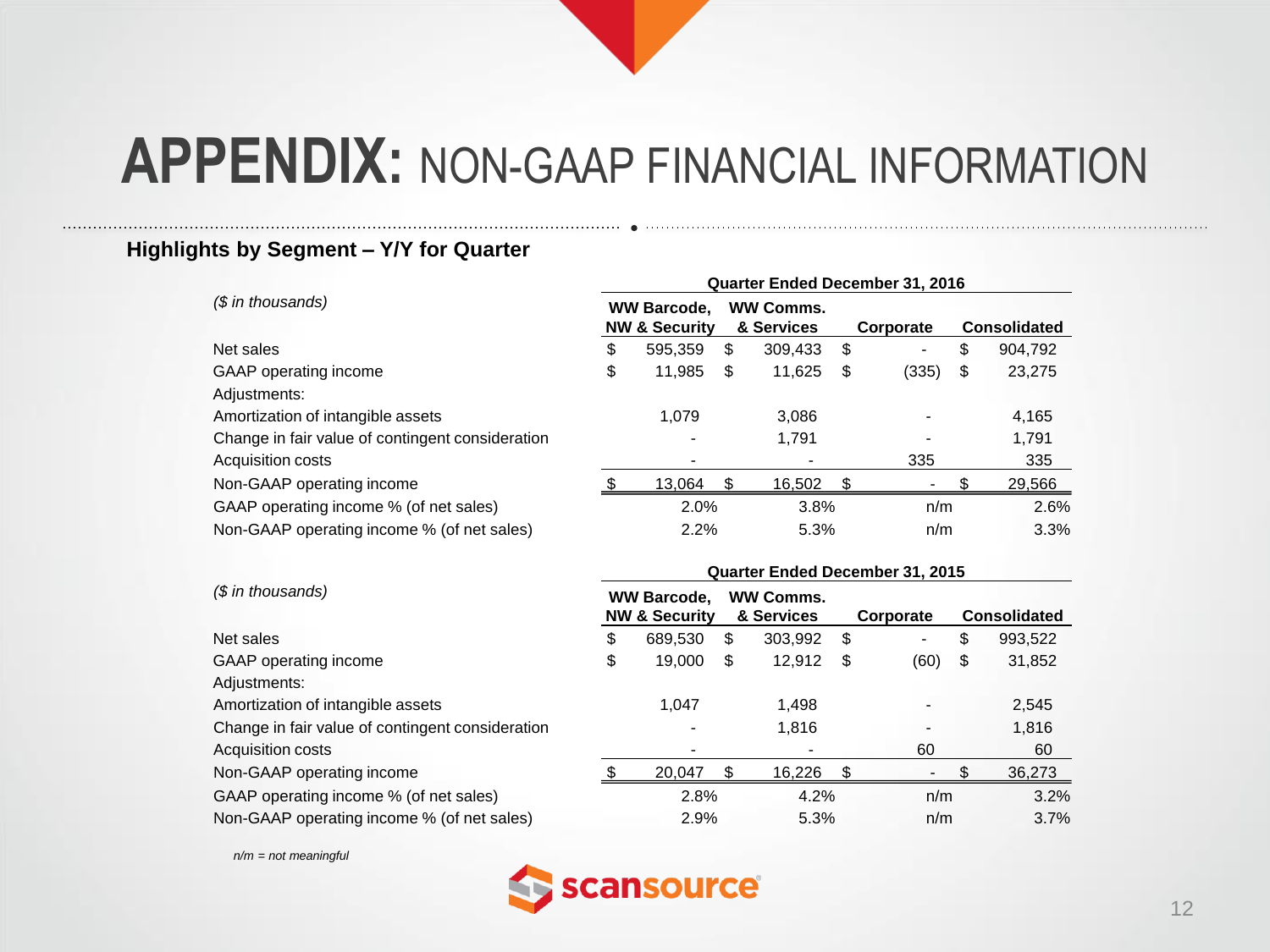#### **Highlights by Segment – Prior Quarter**

**Quarter Ended September 30, 2016** *(\$ in thousands)* **WW Barcode, NW & Security WW Comms. & Services Corporate Consolidated** Net sales \$ 633,405 \$ 299,161 \$ - \$ 932,566 GAAP operating income  $\begin{array}{ccccccccccccc}\n60 & 13,456 & 43,456 & 9,917 & 498 & 62,875\n\end{array}$ Adjustments: Amortization of intangible assets 1,085 2,069 - 3,154 Change in fair value of contingent consideration **169** - 169 - 169 Acquisition costs and the set of the set of the set of the set of the set of the set of the set of the set of the set of the set of the set of the set of the set of the set of the set of the set of the set of the set of th Non-GAAP operating income  $\qquad \qquad$  \$ 14,541 \$ 12,155 \$ - \$ 26,696 GAAP operating income % (of net sales) 2.1% 3.3% n/m 2.5% 2.5% Non-GAAP operating income % (of net sales)  $2.3\%$   $4.1\%$  n/m  $2.9\%$ 

*n/m = not meaningful*

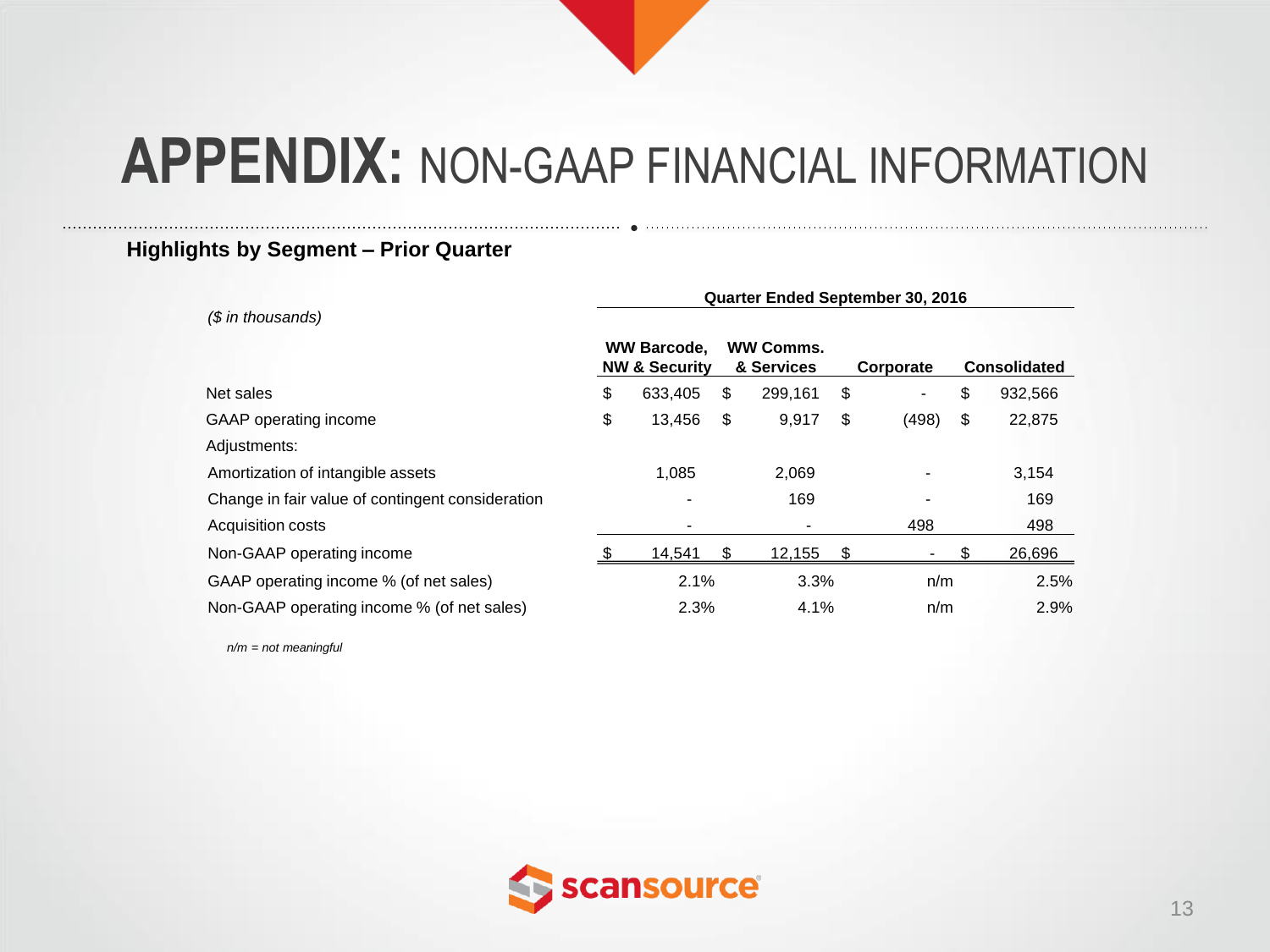#### **Adjusted Return on Invested Capital**

#### *(\$ in thousands)*

|                                                                   |    | <b>Q2 FY17</b> |  | Q1 FY17     |  | Q4 FY16     |  | Q3 FY16    |  | <b>Q2 FY16</b> |  |
|-------------------------------------------------------------------|----|----------------|--|-------------|--|-------------|--|------------|--|----------------|--|
| Adjusted return on invested capital (ROIC), annualized (a)        |    | 13.8%          |  | 13.1%       |  | 10.1%       |  | 12.3%      |  | 17.5%          |  |
| Reconciliation of Net Income to EBITDA                            |    |                |  |             |  |             |  |            |  |                |  |
| Net income - GAAP                                                 | \$ | 23,036 \$      |  | 14,816 \$   |  | 12,925 \$   |  | 14,042 \$  |  | 20,656         |  |
| Plus: Income taxes                                                |    | 12,745         |  | 7,908       |  | 5,678       |  | 7,311      |  | 10,976         |  |
| Plus: Interest expense                                            |    | 912            |  | 589         |  | 440         |  | 694        |  | 709            |  |
| Plus: Depreciation and amortization                               |    | 6,588          |  | 5,224       |  | 4,584       |  | 4,281      |  | 4,351          |  |
| <b>EBITDA</b>                                                     |    | 43,281         |  | 28,537      |  | 23,627      |  | 26,328     |  | 36,692         |  |
| Change in fair value of contingent consideration                  |    | 1,791          |  | 169         |  | (3,226)     |  | 1,139      |  | 1,816          |  |
| Acquisition costs                                                 |    | 335            |  | 498         |  | 553         |  | 29         |  | 60             |  |
| Legal settlement, net of attorney fees                            |    | (12, 777)      |  |             |  |             |  |            |  |                |  |
| Adjusted EBITDA (numerator for ROIC)(non-GAAP)                    |    | $32,630$ \$    |  | $29,204$ \$ |  | $20,954$ \$ |  | 27,496 \$  |  | 38,568         |  |
| <b>Invested Capital Calculation</b>                               |    |                |  |             |  |             |  |            |  |                |  |
| Equity - beginning of the quarter                                 | \$ | 773,161 \$     |  | 774,496 \$  |  | 757,374 \$  |  | 754,794 \$ |  | 764,693        |  |
| Equity - end of quarter                                           |    | 787,536        |  | 773,161     |  | 774,496     |  | 757,374    |  | 754,794        |  |
| Add: Change in fair value of contingent consideration, net of tax |    | 1,000          |  | 46          |  | (2,095)     |  | 748        |  | 1,244          |  |
| Add: Acquisition costs, net of tax                                |    | 335            |  | 498         |  | 553         |  | 29         |  | 60             |  |
| Add: Legal settlement, net of attorney fees, net of tax           |    | (8,047)        |  |             |  |             |  |            |  |                |  |
| Average equity                                                    |    | 776,993        |  | 774,101     |  | 765,164     |  | 756,473    |  | 760,396        |  |
| Average funded debt (b)                                           |    | 162,483        |  | 107,718     |  | 71,577      |  | 146,213    |  | 117,421        |  |
| Invested capital (denominator for ROIC)(non-GAAP)                 | S. | 939,476 \$     |  | 881,819 \$  |  | 836,741 \$  |  | 902,686 \$ |  | 877,817        |  |

#### *Notes:*

*(a) Calculated as net income plus interest expense, income taxes, depreciation and amortization (EBITDA), annualized divided by invested capital for the period. Adjusted EBITDA reflects other adjustments for non-GAAP measures.*

*(b) Average daily amounts outstanding on short-term and long-term interest-bearing debt.*